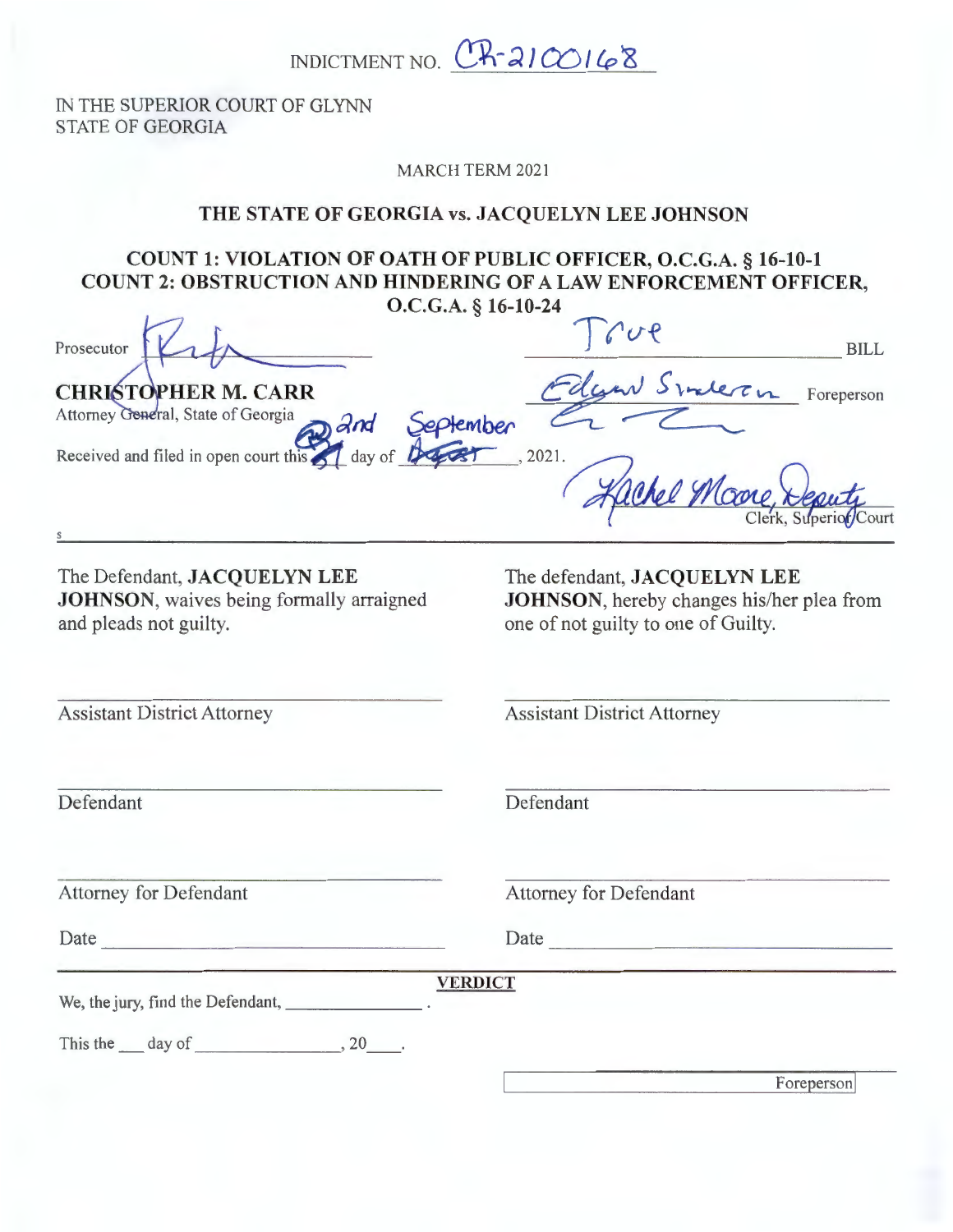# **GEORGIA, GLYNN COUNTY IN THE SUPERIOR COURT OF SAID COUNTY**

The Grand Jurors selected, chosen and sworn for the County of Glynn, to wit:

### **1. Edward Sinderson, Foreperson**

| 14. Lastunda M                |
|-------------------------------|
|                               |
| <b>16. Vanassa Goethe</b>     |
| 17. Shelby Mussara, Secretary |
| <b>18. Lawrence Bradham</b>   |
| 9. Kenneth Turn               |
| $20 - 1$ ames Smit            |
| 21. Sherry Akins              |
| 22. Rebecca Johnson           |
| 23. Michael Lentini           |
| 24. Bruce Lane                |
| 25. Margarita Parrish         |
| 26. Katherine Harris          |
|                               |

# **COUNT 1**

In the name and behalf of the citizens of Georgia, charge and accuse **JACQUELYN LEE JOHNSON**  with the offense of **VIOLATION OF OATH OF PUBLIC OFFICER** in violation of **O.C.G.A. § 16-10-1,** for that the said accused, in the County aforesaid, on or about February 23, 2020, while a public officer, did willfully and intentionally violate the terms of her oath as prescribed by law, to wit, O.C.G.A. § 15-18-2, contrary to the laws of said State, the good order, peace, and dignity thereof, as follows:

At all times relevant to this indictment, the accused was the District Attorney of the Brunswick Judicial Circuit, a public officer.

Said accused had previously taken the oath of District Attorney on or about August 12, 2010. Said oath included the following language: "I, Jackie Johnson, do swear (or affirm) that I will faithfully and impartially, and without fear, favor, or affection, discharge my duties as DISTRICT ATTORNEY, and will take only my lawful compensation . . . SO HELP ME GOD!"

On or about February 23 , 2020, said accused violated the above provision of her oath of District Attorney by showing favor and affection to Greg McMichael during the investigation into the shooting death of Ahmaud Arbery, thereby failing to discharge her duties as district attorney, to wit: said accused violated Article I, Section I, Paragraph XXX of the Georgia Constitution, a duty required by law, by failing to treat Ahmaud Arbery and his family fairly and with dignity when, after the shooting of Ahmaud Arbery, said accused sought the assistance of Waycross Judicial Circuit District Attorney George E. Barnhill and, after disqualifying her office, recommended DA Barnhill to the Attorney General's Office for appointment as the case prosecutor without disclosing that said accused had previously sought the assistance of DA Barnhill on the case.